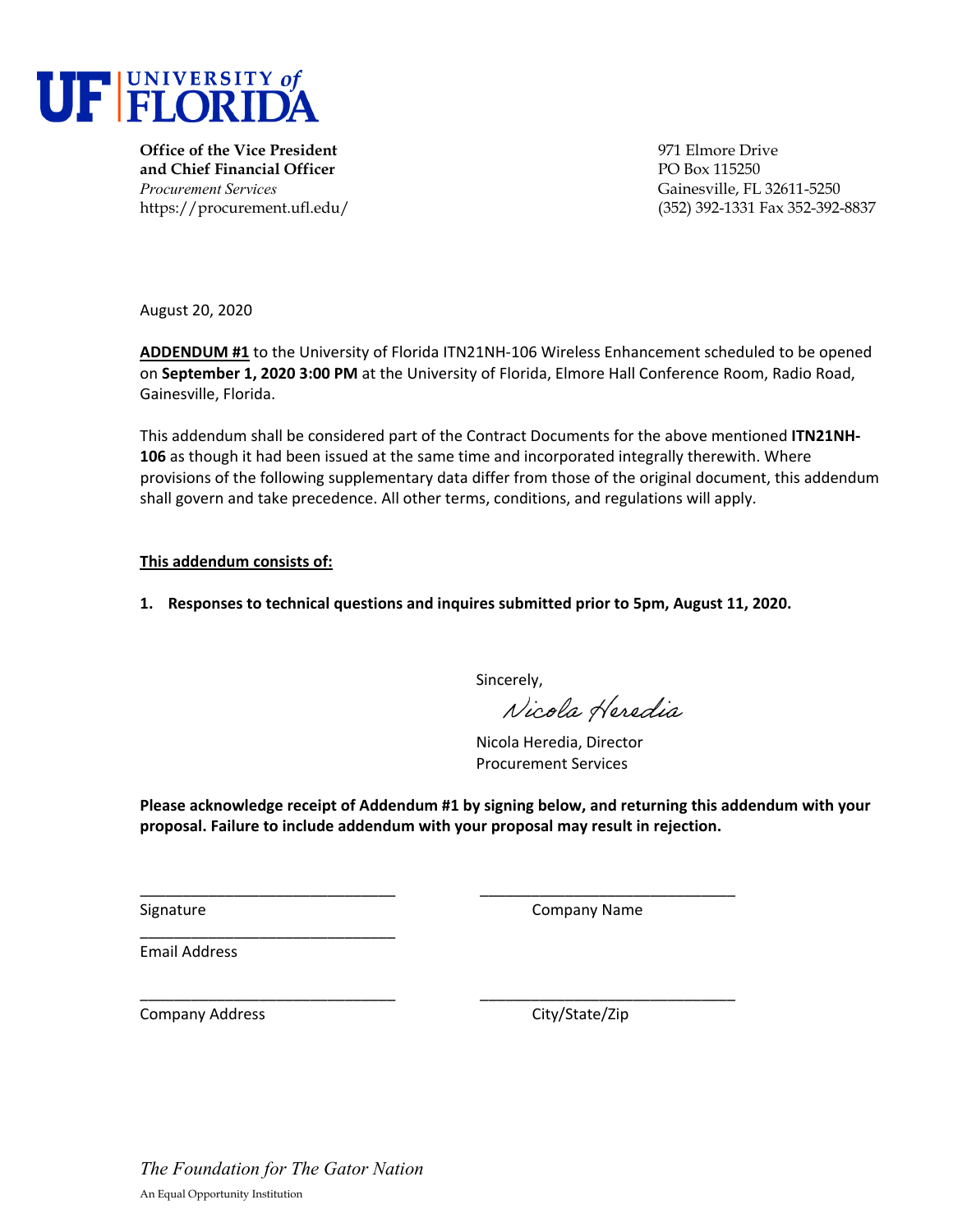# **Q1. Can a walkthrough of campus be scheduled for interested vendors?**

A1. Yes. A walk through can be arranged for a single time where all interested vendor can participate.

# **Q2. As per 4.1 Proposal Format Organization Tab 4 ‐Thorough explanation of solution to each required feature listed in section 1.2.1 Technical Specifications (Attachment A).**

A2. Tab 4 requests the following: Contact name(s), number(s) and title(s), and a brief bio including relevant experience of executive and professional personnel, project manager, team members, etc. who will be assigned to this contract. Indicate the responsibilities each will have in this project and how long each has been with your company. Illustrate where these personnel will be physically located during the time they are engaged in the work. Please include an Organizational chart beginning with your account management team through CEO of your company. Identify any subcontractors you intend to use and the services they will perform.

# **Q3. Do all technical responses need to be submitted within the provide (Attachment A) spreadsheet or within another document such as Word be allowed?**

A3. Yes, as long as all the questions are answered under the same format and sequence of items, a Word document would be allowed.

# **Q4. To provide accurate reference pricing, how many AP2x2 and AP4x4?**

A4. Rough estimate 70% 4x4 or 3x3, 30% 2x2 or less

# **Q5. Are all the existing AP's powered by POE capabilities from the LAN switch? Any by POE power injectors?**

A5. All indoor main campus APs are powered via POE via switch. Outdoor APs will typically use AC/DC or a variation of POE and extender. Many small off campus locations have APs powered from injectors but are being moved to switch POE via attrition or lifecycle.

# **Q6. Does the WLAN solution need to be solely supported by on premise WLAN controllers?**

A6. Our preference is on premise, but we are open to other options.

# Q7. Will a full predictive analysis - heat maps be required for any or all location as part of the **campus WLAN refresh?**

A7. No.

# **Q8. Are all the existing WLC depicted within the diagram Exhibit 1. UF General Wireless Topology located within the same data center location? Are there multiple DC's within campus?**

A8. For main campus, there are 2 primary geo‐dispersed datacenters indicated by the DC1, DC2 prefix on topology. There are 2 additional UF divisions that maintain independent controller clusters in separate locations as well. We can provide a higher quality version of the diagram sent.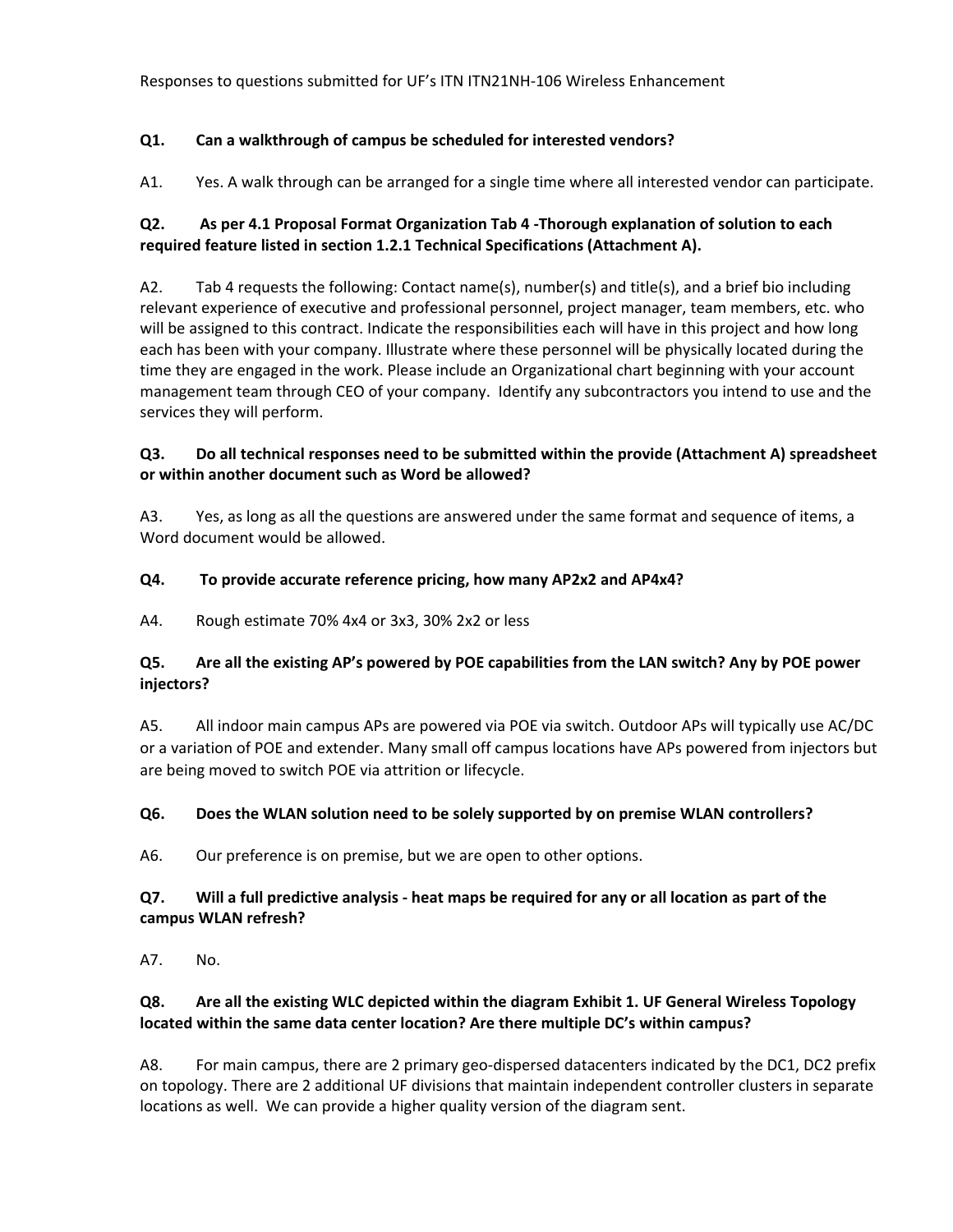### **Q9. Should AP pricing be based upon internal antennas?**

A9. Yes, though external antenna options should be available.

### **Q10. As per the ~14000 APs installed today, how many of them are outdoor Aps?**

A10. About 50 formal outdoor APs utilizing either POE or mesh technology. Emphasis is being made on providing enhanced, dedicated coverage to many outdoor locations around campus so that number will soon see a significant increase.

### **Q11. Is the expectation that all controllers and AP's will be ordered at the same time?**

A11. Controllers will be ordered first following batch amounts of APs based on a migration plan and timeline for replacement.

### **Q12. What is the expected installation time frame to complete the installations of all new AP's.?**

A12. Two years

### Q13. Will a cloud managed WLAN solution be considered, or is there a preference for on-prem WLAN **managed solution?**

A13. Our preference is on-premise, but other options will be considered.

# **Q14. Is the vendor expected to provide per‐device pricing in a catalog format?**

A14. Yes, that would be preferable.

# **Q15. Does the incumbent solution provider have contracted IT staff on site today via mange & operate contract?**

A15. All operation efforts will be managed by UFIT staff. Remote technology assistance and support should be available for escalation if needed.

### **Q16. Does the University require on‐site staff to install, manage, and/or operate the on‐going operations of the WLAN?**

A16. No, but for initial turnup, solution design and configuration support is desired. AP installation services should be noted if provided.

# Q17. University of Florida is looking for a pro services pricing & SOW for controller-based installation?

A17. The vendor should provide an option for both UFIT installation as well as vendor installation. Controller installation will be handled internally by UFIT staff. Solution design and configuration support is desired if offered.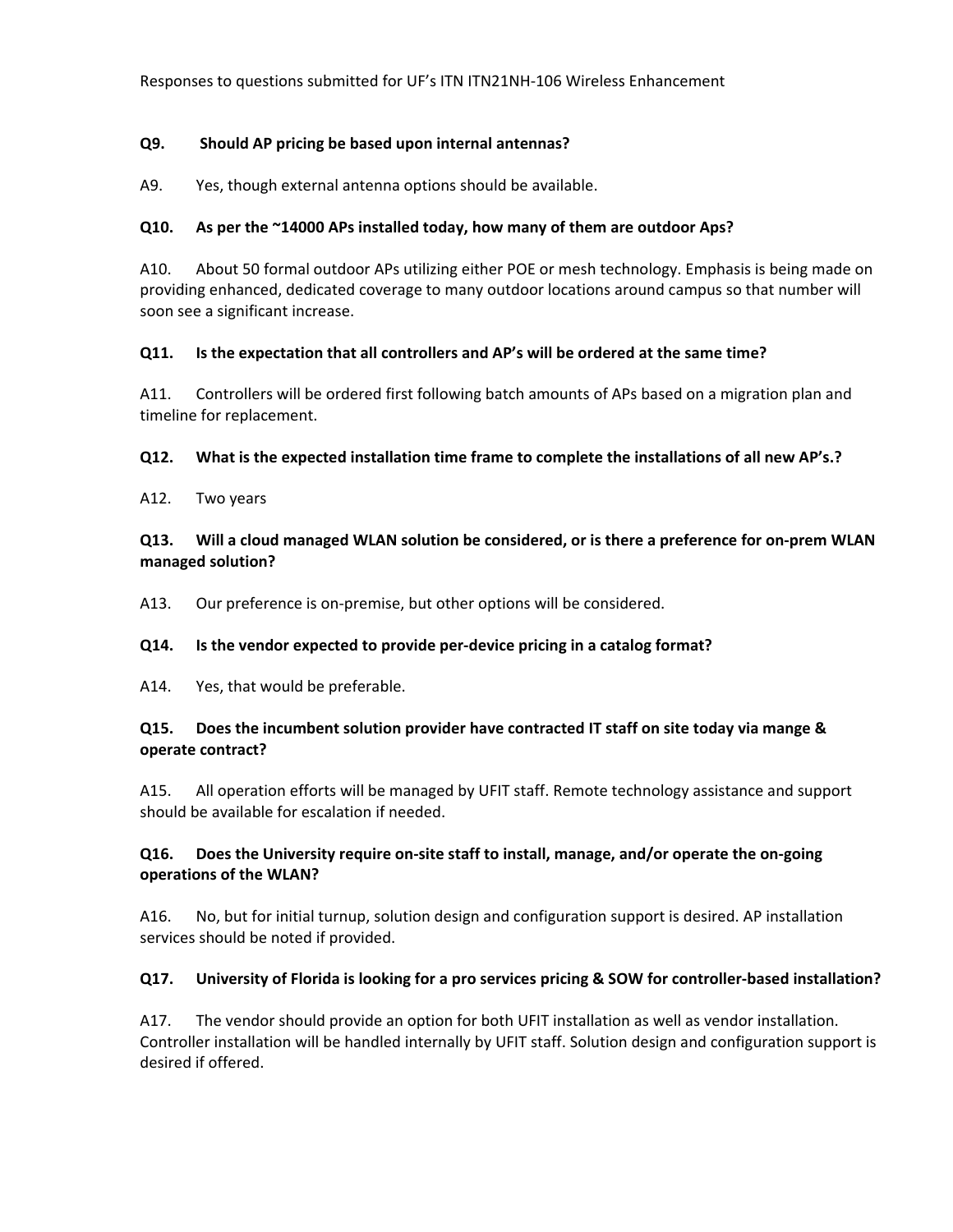### Q18. University of Florida is looking for a pro services pricing & SOW for AP replacement & hanging of **those new APs?**

A18. Yes, if available

### **Q19. Will the University of Florida run cabling for new AP locations?**

A19. Yes

### Q20. Can the University of Florida provide some heat maps and/or explanation of AP density in a few **key or example buildings?**

A20. We have provided the counts of the AP's based on density. More in‐depth density and detailed information can be provided in the second round, as we enter the evaluation stage. Refer to the answer on Q25 and Q68.

## **Q21. How many different external antenna options (indoor, outdoor, different degree & sector widths, etc.) would University of Florida consider?**

A21. 4/6dbi omni indoor, 6/8dbi omni outdoor, 30 and 120 degree high-gain directional antennas. External antennas should also include wall, pole, or wire mount bracket options.

# **Q22. Is the University of Florida expecting the respondent to visit all sites throughout Florida for design, configuration, and/or deployment?**

A22. No, main campus is focus.

Q23. What pricing does U of F want to see for the ITN? Pricing on individual components that meet **the tech requirements or pricing for the entire solution that includes scaling to the entire environment?**

A23. Pricing on the individual components.

### **Q24. What are typical average daily peak concurrent client counts across the entire wireless infrastructure?**

#### **a. For internal networks**

**b. For guest/anchor networks**

A24. A)  $\approx$ 84000 peak avg clients B)  $\approx$ 16500 peak avg guests

#### **Q25. What specific models and quantities of Access Points are in production today?**

A25.

| Model              | Count | Model              | Count |
|--------------------|-------|--------------------|-------|
| Cisco 702W         | 140   | <b>Cisco 2700I</b> |       |
| Cisco 1530I        | 13    | <b>Cisco 2800I</b> | 193   |
| Cisco 1550         | 25    | Cisco 3500E        |       |
| <b>Cisco 1562I</b> | 10    | Cisco 3500L        | 667   |
| Cisco 1570E        |       | Cisco 3600E        | 48    |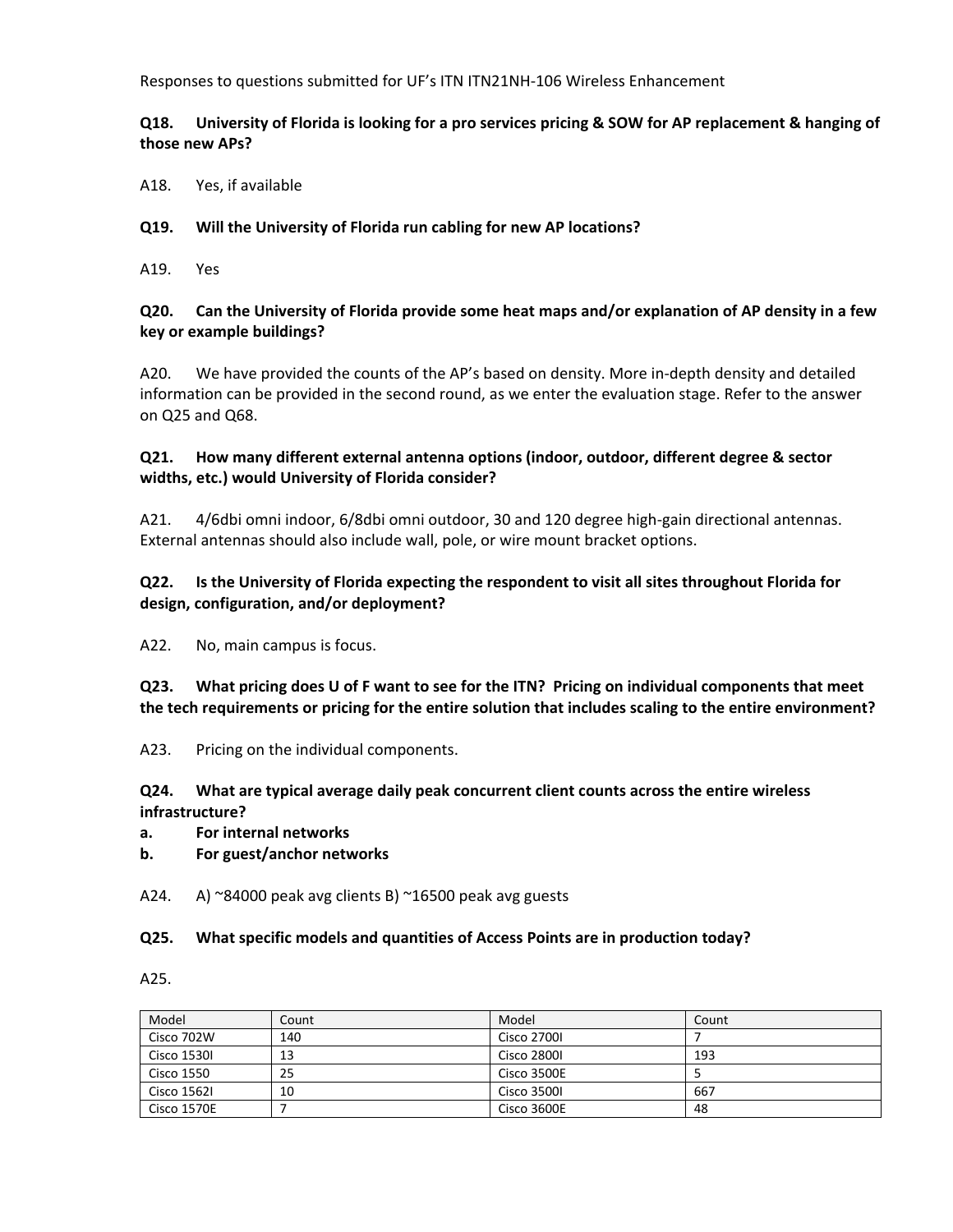| Cisco 1602I        |      | <b>Cisco 3600I</b> | 1550 |
|--------------------|------|--------------------|------|
| <b>Cisco 1702I</b> | 430  | Cisco 3700E        | 12   |
| Cisco 1810W        | 2882 | <b>Cisco 3700I</b> | 1342 |
| Cisco 1815W        | 19   | Cisco 3800E        | 39   |
| <b>Cisco 1830I</b> | ל    | <b>Cisco 3800I</b> | 1592 |
| <b>Cisco 1850I</b> | 182  | Cisco 3800P        | 141  |
| <b>Cisco 26021</b> | 102  |                    |      |
| Cisco 2602E        |      | Total              |      |

**Q26. Existing WLC Infrastructure Deployment Strategy**

**a. Are WLCs split to allow servicing differentiated use‐cases across the U of F environment?**

**i. For example, do some WLCs manage APs for the Primary Campus vs Dorms vs Geographically remote locations?**

**ii. Are the existing 8540 and 5520 WLCs dedicated to specific uses?**

A26.

- Controller Type Controller Model Use-case Main-campus Academic 18540 (HA) | Academic campus locations Main-campus Academic 18540 (HA) Academic campus locations + wan sites Student Affairs **8540 (HA)** Student dorms and housing facilities UFHealth Academic **8540** (HA) Academic health teaching and learning High Density **Fight Density** 5520 (HA) High density / stadium grade locations Early Adopter **Figure 2008** | 5520 (HA) **POC early feature adoptions and code testing** Lab and 15520 Development
- i. Yes. See table below.

ii. Yes. See table above.

# **Q27. Does U of F intend to provide WiFi connectivity to fans in their athletic complexes such as Arenas or Stadiums? If so what are the maximum seating sizes of these facilities?**

A27. UFIT currently provides wireless services to the UF basketball arena (capacity 10133) which currently consists of 200+ stadium grade APs and antennas. The football stadium facilities are outside the scope of this ITN.

# Q28. Does U of F utilize guest anchor WLCs to tunnel traffic to DMZ situated controllers for isolated **guest/Internet‐only traffic?**

A28. UFIT primarily uses network segmentation to isolate guest traffic, however, anchors are used for providing certain SSIDs across divisional controller boundaries and is a vendor supported requirement.

# Q29. Is use of the term "fabric" shown in the ITN appendix diagram indicative of an existing fabric **overlay (ACI or other) or just an interconnected/highly‐available Wireless distribution block utilizing traditional underlay network standards?**

A29. No, not related to a data‐center fabric overlays like vxlan or other. It's used more in context closer to indicating layer3 separation or availability zones.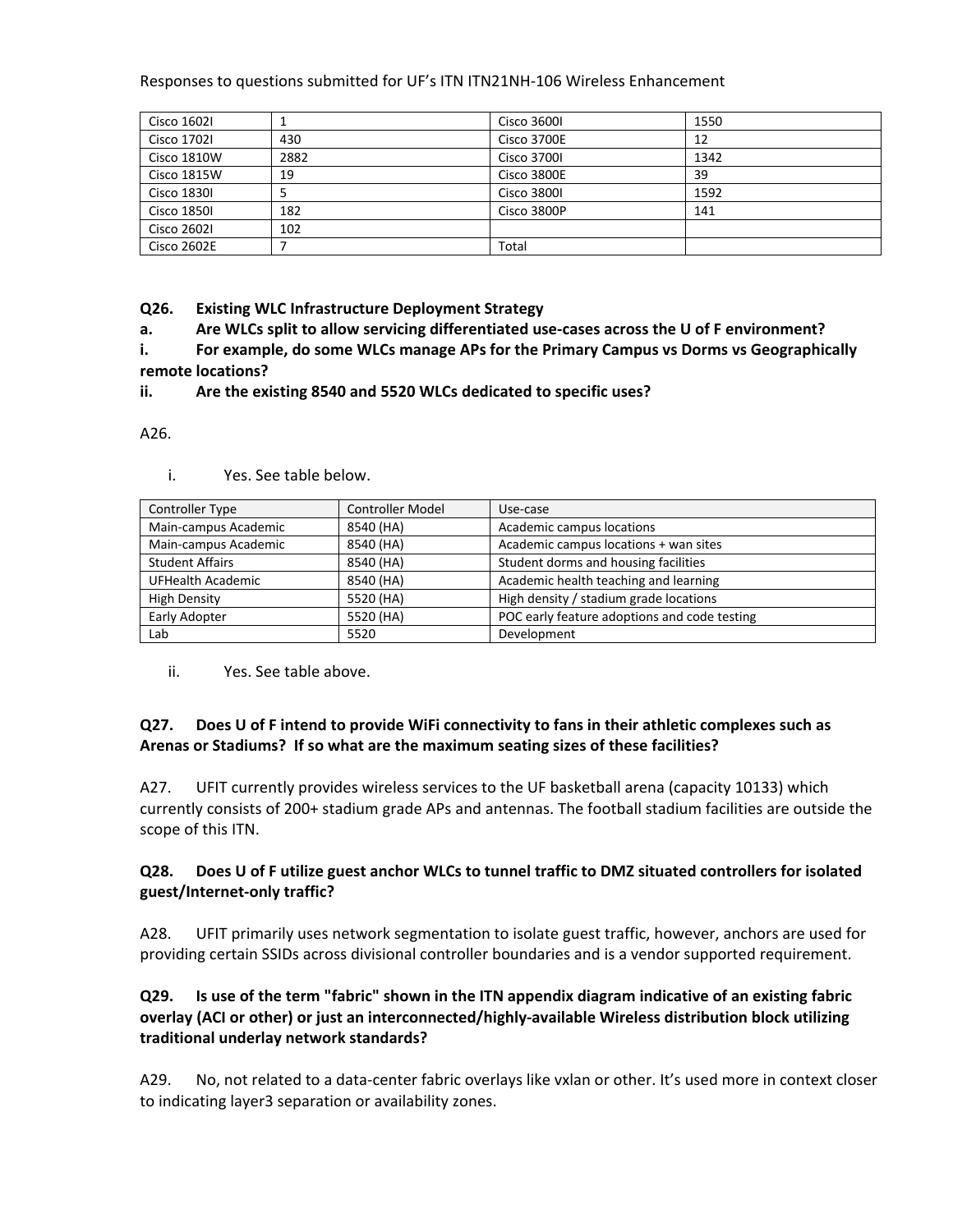### Q30. Does the U of F intend on utilizing a Software Defined Access network architecture to provide a **fabric overlay for their Infrastructure, Access Points, or Wireless Clients?**

A30. No

**Q31. Will U of F be performing a formal RF WiFi design to validate expected coverage and client** experience as part of the wireless refresh? Will this be done predictively or via active AP on a Stick **survey methods?**

A31. Yes, active surveys will be completed post-refresh to identify coverage holes and target areas for remediation.

#### **Q32. Please quantify the "scale" you anticipate for the consumer "home" experience?**

A32. 1000 clients per controller, and with centralized policy enforcement to prevent discovery coherence. Mainly for dorms and student housing.

**Q33. Does "Point‐in‐Time configuration snapshot/rollback" refer to virtualization features such as VMWare "Snapshots" or capturing logical configuration archives to be available for reverting?**

A33. Capturing logical, revertible configurations for archive. Ideally, capable of archiving via a defined schedule.

**Q34. Does the U of F intend to integrate with existing RADIUS solutions to provide AAA or NAC (posture, remediation, supplicant provisioning) services? Is a AAA/NAC solution required as part of the ITN?**

A34. UF will be using existing infrastructure to provide those services.

#### **Q35. How is the existing RADIUS solution distributed for high availability or geographic redundancy?**

A35. They are physically spread between several geographic locations and data centers. It would be ideal if the wireless controller could load‐balance client authentications between multiple radius servers.

#### **Q36. Are all edge switches where Access Points may attach POE+ compliant or are POE‐only (max 15.4W) switches still in use?**

A36. Refer to Q5.

#### **Q37. What is the estimated budget?**

A37. The budget has not yet been set.

**Q40. Section 4.2.7 states "Vendors shall indicate pricing and/or revenue offers in the appropriate spaces and/or areas provided in this ITN." Will a pricing section/form be provided, or can you further clarify the specific pricing requirements?**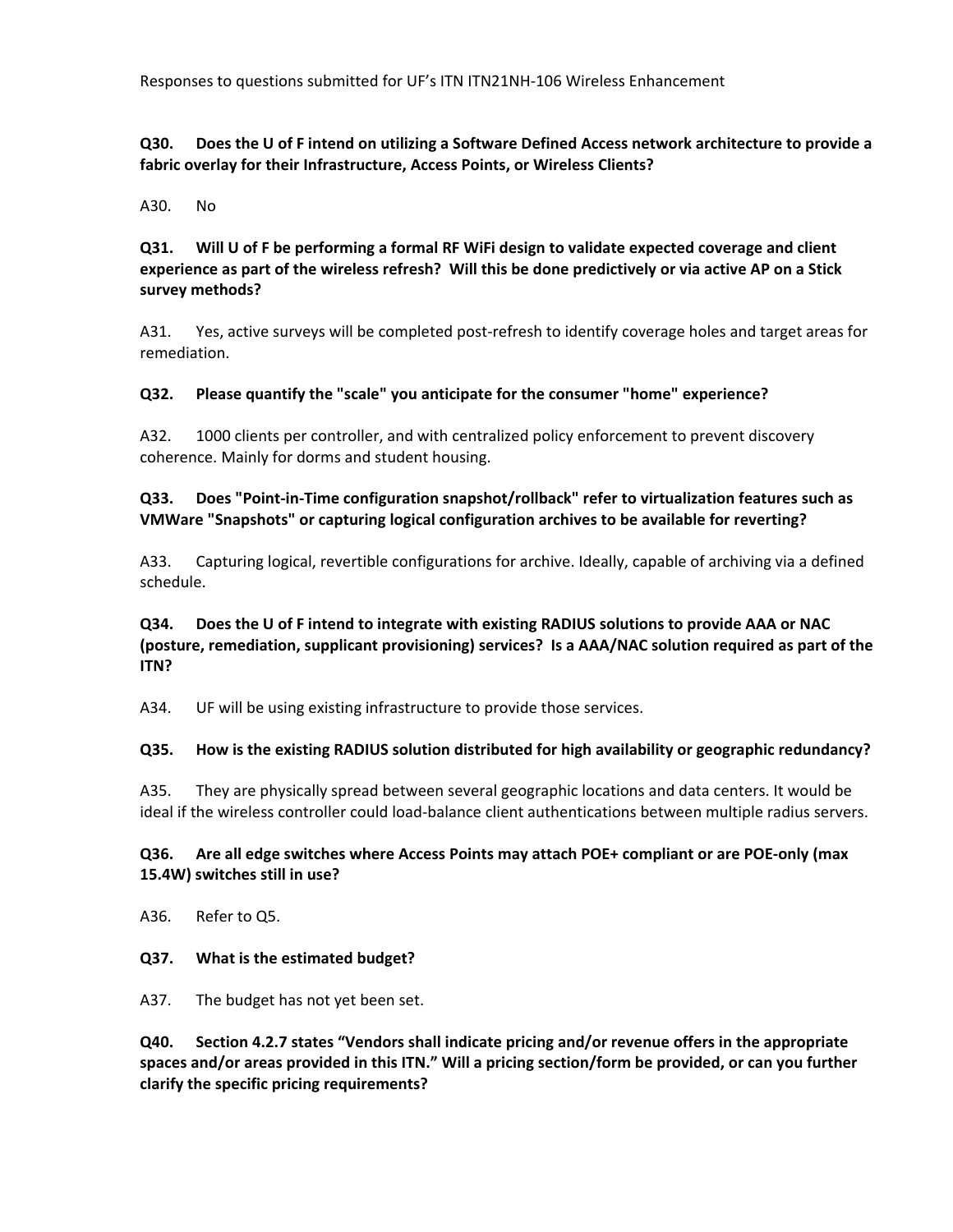A40. Please provide this information as per Tab 11.

Q41. Please clarify the contract length. Section 1.3 states "two (2) years, from the date of award, with **an option to renew based on satisfactory performance and the written approval of both parties for up** to one (1) additional one (1) year period." Tab 9 requests Pricing should be valid for an "initial two (2) **year period and three (3) additional one (1) renewal years. Hourly rates for ongoing Professional Services for post‐implementation for the full five‐year period."** 

A41. Two year contract with an option to renew for another year.

**Q42. What is the implementation timeframe for all Controllers and APs?** 

- A42. Two years
- **Q43. Are we designing for one‐to‐one AP replacement only?**

A43. Yes, for proposal purposes, plan for one-to-one replacement.

**Q44. In addition to AP refresh, will the vendor be performing any AP layout redesigns utilizing either predictive or onsite surveys? If so, please include information on the number of locations, facility size, and type of deployment desired (high density, outdoor, etc.).** 

A44. No. Any redesigns or surveys will be handled by UFIT staff.

## **Q45. Are patient care facilities (UF Health hospitals, clinics) in scope for this ITN?**

A45. UF Health facilities wireless is out of scope.

#### **Q46. Is there Layer 2 connectivity between all Data Centers that will host wireless controllers.**

A46. Yes.

# **Q47. Should access layer switching for AP uplinks, or any core infrastructure design and/or implementation be provided by the vendor for this solution?**

A47. No, however, core configuration recommendations can be included if they enhance a specific wireless solution or failover scenario.

# **Q48. What are the current POE budgets for existing switches?**

A48. Few locations max at 15.4W (POE), most provide 30W (POE+), new site refreshes are now supporting 60W (UPOE).

#### **Q49. Are there any VOIP requirements for the wireless system?**

A49. Mainly just the ability to prioritize VOIP traffic using QOS or other means. Wireless VOIP phones are currently associated to a dedicated SSID.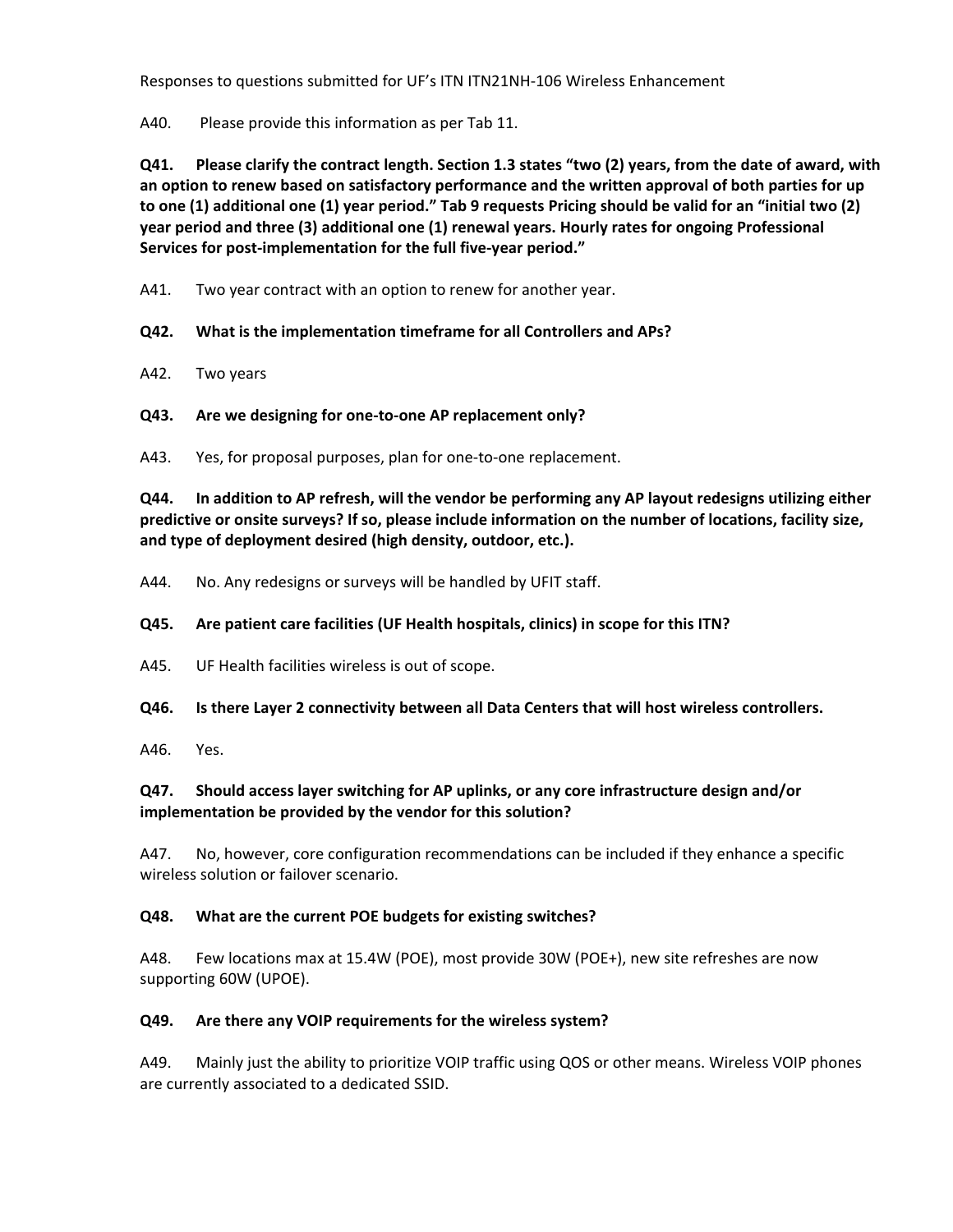# **Q50. Does UF have an internal cabling team or preferred vendor, or will cabling be provided by the awarded vendor?**

A50. UF handles cabling internally and will contract out larger jobs to a contracted vendor.

# **Q51. Is there a current mesh setup? If so, can a layer 2/3 topology be provided?**

A51. Mesh APs are deployed at various locations around the state where cabling is not possible or feasible. These APs are homed to existing controllers and often exist of one, potentially, two root APs and mesh APs that usually don't extend more than one hop away.

# **Q52. Does UF currently have an existing Network Access Control system (Cisco ISE, Aruba** ClearPass, etc.)? If yes, will the awarded vendor be required to integrate with the existing system? If **yes, can you provide any pertinent information regarding the licensing/versions of the existing system?**

A52. UF currently uses an in-house radius based (FreeRadius) NAC system. The vendor should be able to grant or deny access to the wireless network based on mac‐address of the client. Must also be capable of forwarding this mac to an external radius instance for authentication.

# **Q53. What is the current guest network topology?**

A53. The guest network is virtually isolated from campus but shares the same underlying physical infrastructure as the corporate network. Guests are placed in a separate MPLS L3VPN that sits behind a captive portal, firewall, and uses a dedicated internet connection. More detailed topology graphs can be provided as the ITN process continues.

# **Q54. What process do guest devices perform to get access to the network?**

A54. See below. All controls are managed and maintained via dedicated routers and servers independent of the wireless network.

Step 1: Select dedicated guest SSID Step 2: Click‐through AUP via captive portal Step 3: Online

# **Q55. Are UF based wireless devices provided a certificate for authentication purposes?**

A55. Yes. UF uses SecureW2 as an onboarding vendor which pushes the necessary server certs needed to authenticate to the network. Client certificates are currently not used for devices.

# **Q56. How are IOT devices being authenticated on the network?**

A56. A dedicated SSID and shared PSK is used for devices that do not support dot1x. These devices are registered by mac‐address which is authenticated during association. It is desired the vendor be able to support private PSKs on a WPA2 network.

# **Q57. How are BYOD devices authenticated/registered to the network?**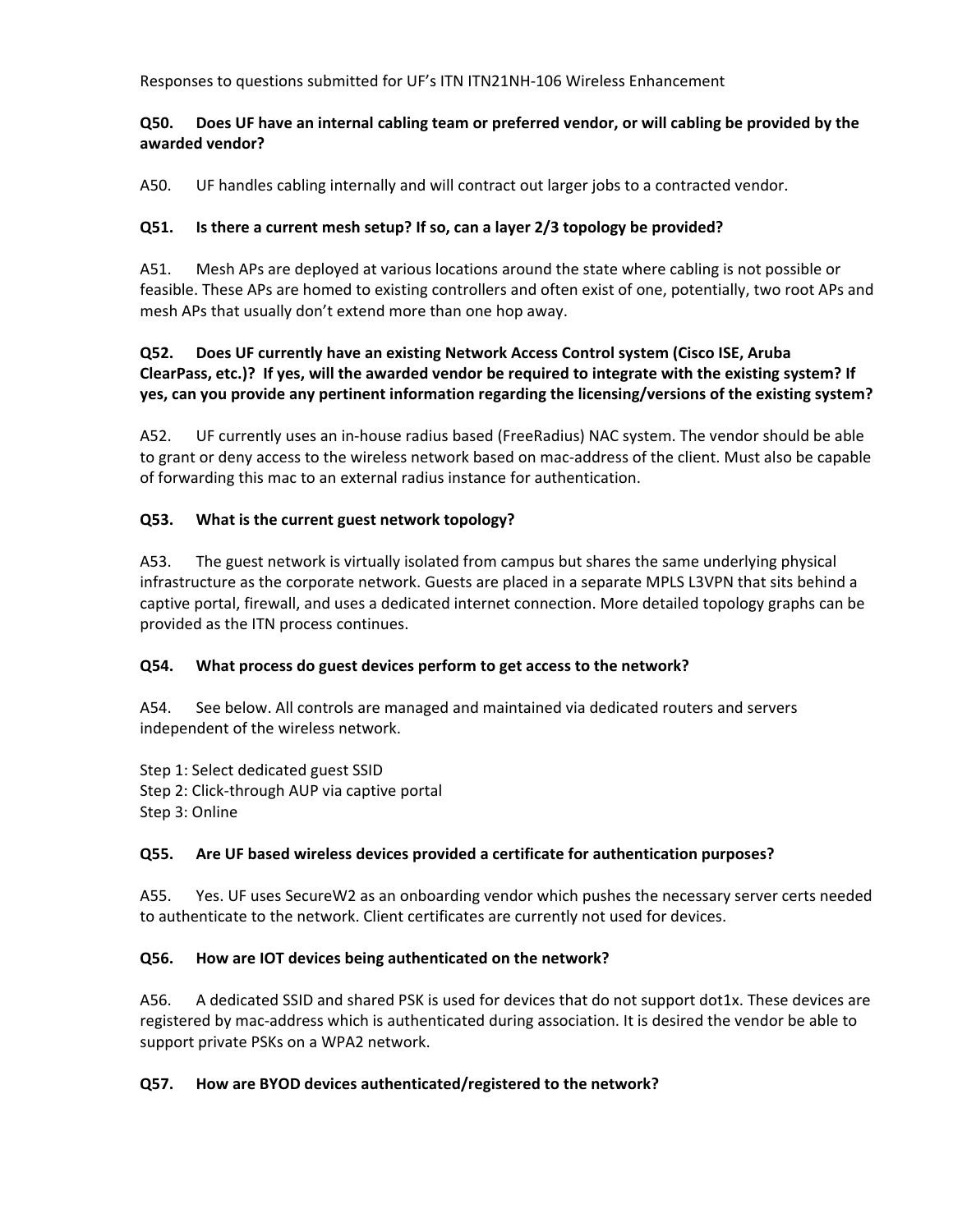A57. UF is a part of the eduroam consortium and uses SecureW2 to onboard BYOD devices via the user's campus identity and credentials. Soon access to the network will replace credentials for a unique device key with formal registration via an in‐house system.

### **Q58. How many SSID's are in production and which security standards are they using?**

A58. There are 4 primary SSIDs advertised globally. 20 total which are deployed depending on use‐case or location. All are either Open, WPA2/PSK, WPA2/PSK mac filtered, or 802.1X.

### **Q59. Has an RF channel plan been completed?**

A59. Yes.

### **Q60. Do the current controllers utilize any routing protocols?**

A60. No. Layer2 only.

### **Q61. Will UF require Managed Services support of the implemented solution?**

A61. No. However, technical assistance should be provided as an escalation if needed; ie. hardware failure or bug.

# **Q62. Section 1.2 references a vendor provided "testing facility." Can you further describe this** requirement? Will the vendor be required to set up an offsite testing facility or will UF consider testing **vendor provided/configured equipment on campus?**

A62. This just means for the vendor to "facilitate" a way that allows for UFIT to test the equipment prior to procurement of the final product in a controlled manner, and what that would look like, whether local or remote.

Ideally the vendor would provide a loan of multiple on‐site controllers with various APs so feature validation and performance tests can be thoroughly conducted using real‐world scenarios.

### **Q63. Does University of Florida have a Procurement Portal to which we can contribute our response in place of a hard‐copy paper submission?**

A63. No, the University requires hard copy submission as specified in the document.

#### **Q64. Please specify the outdoor ap minimum requirements for being environmentally hardened?**

A64. 120-degree operating temperature protection. Resistant against high humidity (90%) and sustained winds (100mph). Seam resistant to rainwater. NEMA rated.

#### **Q65. Can alternatives be provided for SFP+ interface options for long distance fiber connections?**

A65. Yes. Provided the solution can maintain 1G port speeds beyond a distance of 100M.

#### **Q66. Can alternatives be provided for the DC power supply requirement for the outdoor AP?**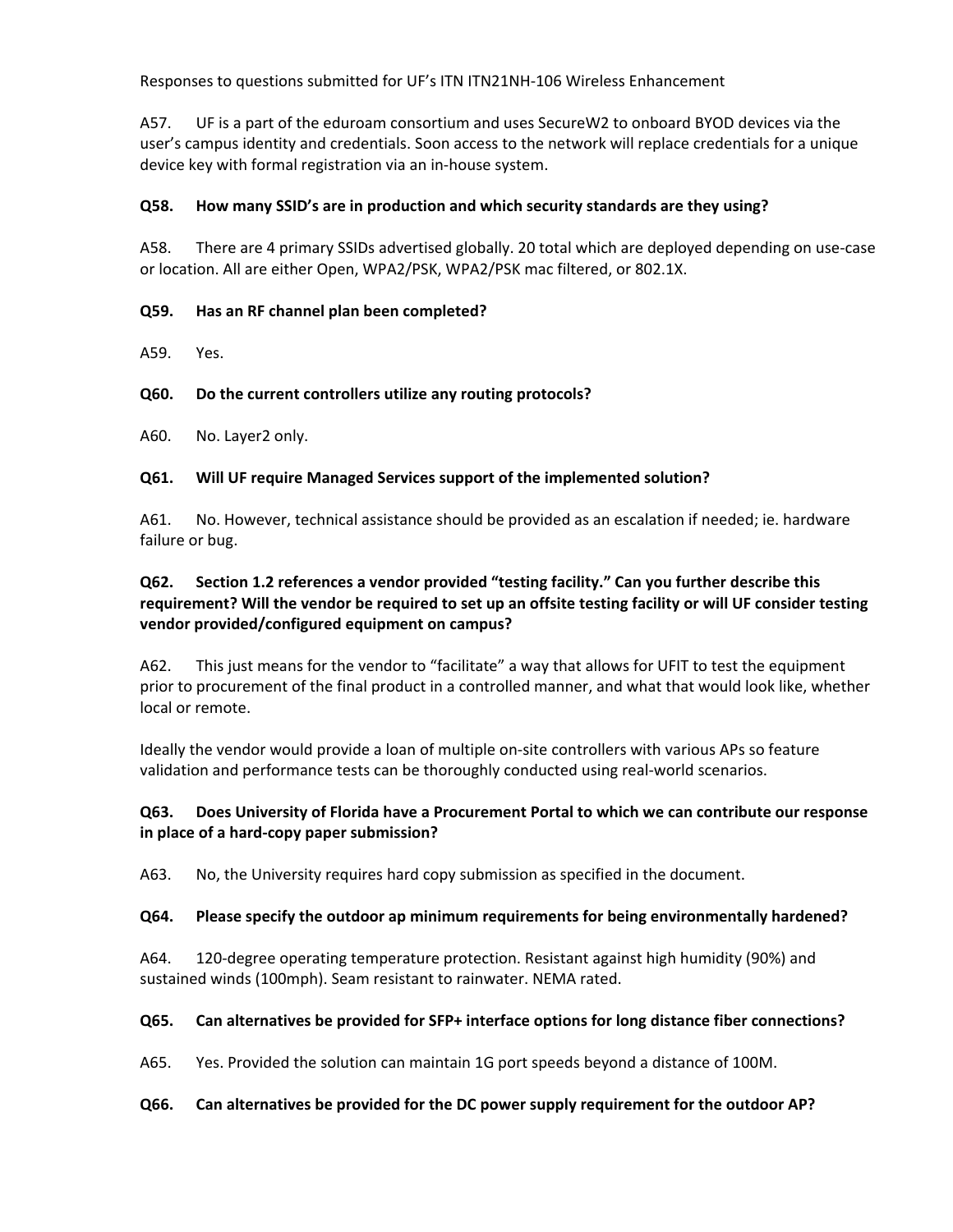A66. Yes.

#### **Q67. Is this ITN to refresh wi‐fi (all existing AP's)?**

A67. Yes. The scope is for all equipment related to access points and wireless lan controllers to be replaced as well as becoming vendor of choice for ongoing operation and expansion.

**Q68. Can you provide us with a complete breakdown of the type of wireless ap's and quantities that will need to be quoted (high density / low density / outdoor ap's)?**

A68. See Q25 for current AP breakdown. For general quote quantities, see below. High density: 9000 Low density: 6000 Outdoor: 100

Quantity 1 pricing (hardware + licensing + support) is also desired for the various models.

#### **Q69. Can you provide a guestimate or exact number of the complete # of AP's to be quoted?**

- A69. ~15000
- **Q70. Do you have a timeline for the project after the PoC in September?**
- A70. Two years

### Q71. Can UF designate or provide a campus building, hallway or general area as a testing facility for **the proof of concept phase?**

A71. Yes. During evaluation, test gear would be racked in a lab environment and APs deployed throughout a building floor. Test gear would need to be provided by the vendor to best mimic the final solution.

#### **Q72. Can a floorplan be provided for this designated testing facility as well?**

A72. Yes.

### **Q73. Can you provide a more detailed diagram or alternative to Exhibit 1 which lists controller layout design?**

A73. Yes.

#### **Q74. Can existing wireless heatmaps be provided for the entire campus if possible?**

A74. Yes, for a majority of the main‐campus buildings. Not all.

#### **Q75. Are physical installation and AP replacement services expected in Gainesville geography only?**